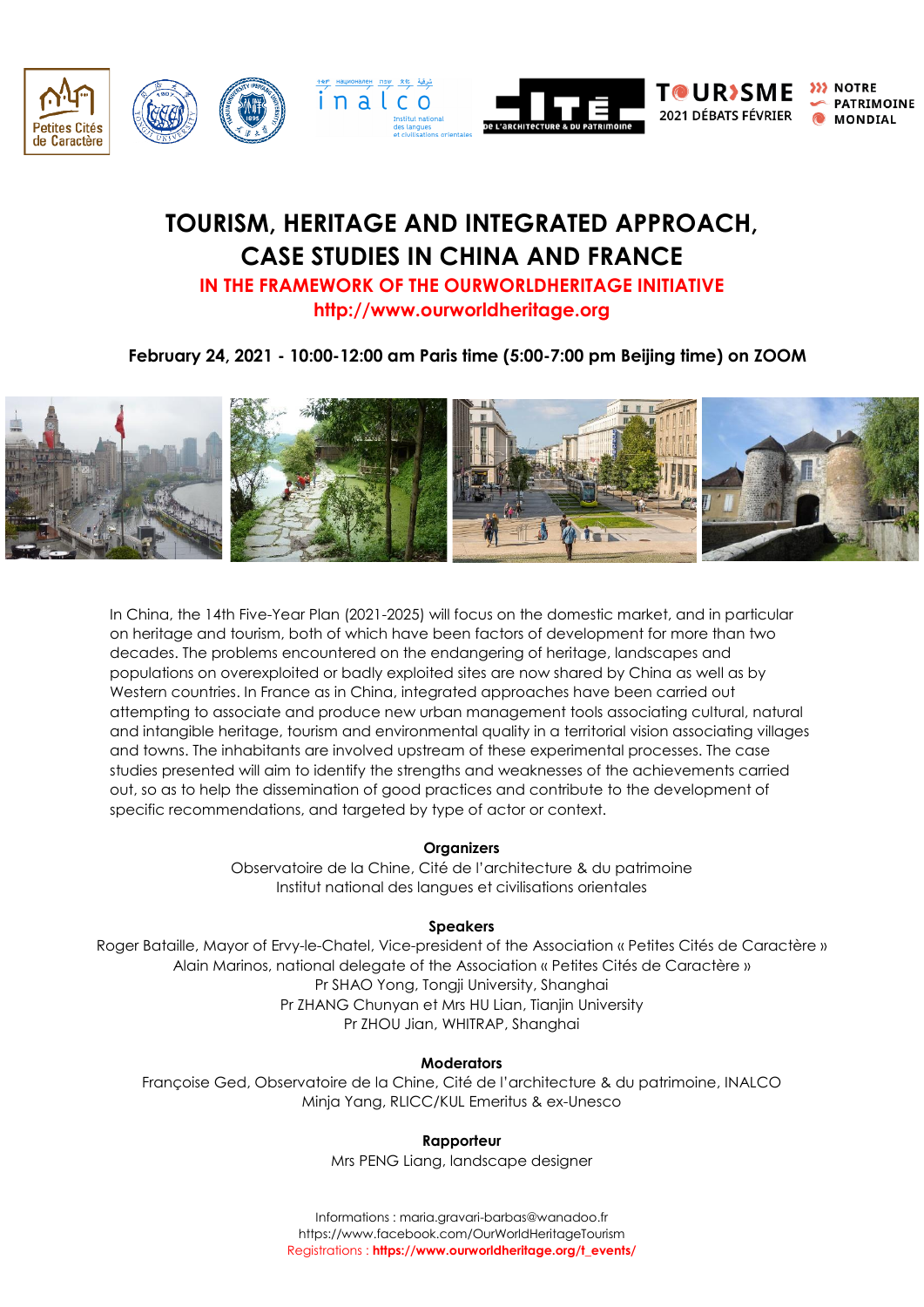# **PROGRAMME**

## **INTRODUCTIONS**

Minja YANG and Françoise GED

## **1. Chinese case studies**

## **ZHOU Jian**

Study on Heritage and Tourism Spatial Strategy in Yangtze River Delta ecological low-carbon integrated development demonstration zone

## **SHAO Yong**

Two case studies :

- Some efforts for achieving the Sustainable Development Goals in a World Heritage City, the case of Pingyao

- Natural and Cultural Heritage based Territorial Spatial Planning in China, the case of South Anhui

## **HU Lian & ZHANG Chunyan**

How tourism stimulates local policies' adjustment? Two case studies in Tianjin: celebrities' former residences on Wu Dadao and homestays in Xijingyu

## **Q&A session**

## **2. French case studies**

## **Roger BATAILLE**

Heritage and innovation : keys to revitalization of Ervy-le Chatel, a small medieval town in a rural area

## **Alain MARINOS**

How to make the city attractive? Two case studies : Pont-Croix, Petite Cités de Caractère, and the metropole of Brest

**Q&A session**

**CONCLUSION** Françoise GED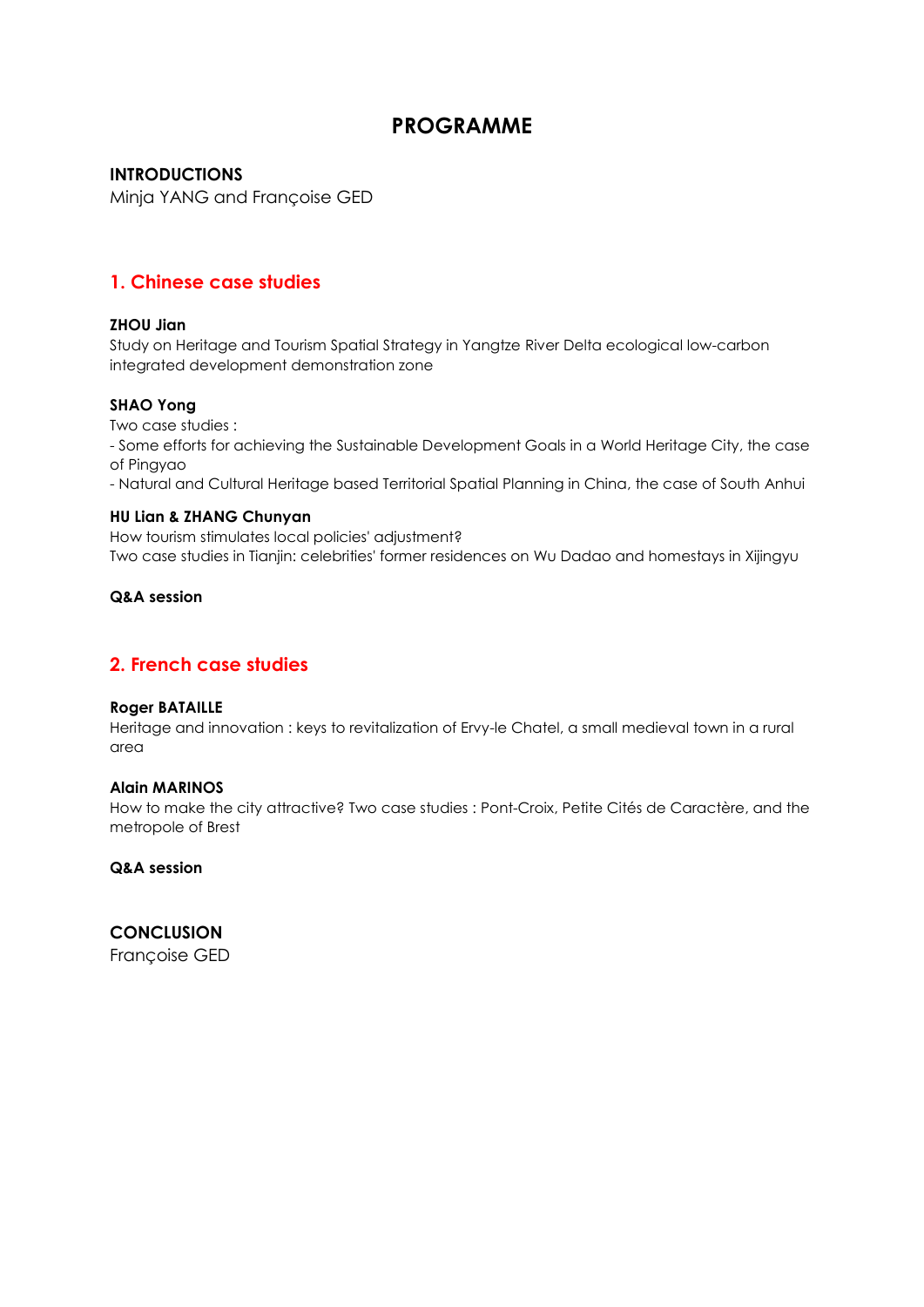

### **ZHOU Jian**

With a Ph.D from Tongji University, Zhou Jian is an urban planner and professor at the College of Architecture and Urban Planning (CAUP) at Tongji University since 1987. He is vice-president of the Historical and Cultural City Planning Academic Committee of the China Association of City Planning (CACP), director of the Tongji University Urban Planning & Design Institute (TJUPDI) and the World Heritage Institute of Training and Research for the Asia and the Pacific Region (WHITRAP) in Shanghai. In 2003, he received the Unesco Prize for the Protection of the Heritage of the Asia-Pacific Region. In 2005, he was named *Chevalier de l'ordre des Arts et Lettres*.



### **SHAO Yong**

Urban planner graduated from Tongji University, Shao Yong followed the training of Architectes urbanistes de l'État organized by École de Chaillot with École nationale des ponts et chaussées. Professor at Tongji University and trainer at the World Heritage Institute of Training and Research for the Asia and the Pacific Region (WHITRAP) in Shanghai, she is vice-president of ICOMOS-CIAV, and also Deputy Secretary General of the Historical and Cultural City Planning Academic Committee of the China Association of City Planning (CACP). She has received several Unesco prizes for the protection of the heritage of the Asia-Pacific region. In 2018, she was named *Chevalier de l'ordre des Arts et Lettres*.



#### **HU Lian**

Graduated from the École des Hautes Etudes en Sciences Sociales (EHESS. Paris) in urban studies, HU Lian has been a professor at the School of Architecture at Tianjin University since 2012. She is vice-director of the Institute of history and theory of architecture. Her research focuses in particular on heritage, cultural industries and creative cities.



#### **ZHANG Chunyan**

Architect, landscape designer and heritage architect, holder of a Ph.D from the *École des Hautes Etudes en Science Sociales* (EHESS. Paris). ZHANG Chunyan is professor and vice-dean of the School of architecture at Tianjin University, deputy editor of the *Traditional Chinese Architecture and Gardens Magazine*. He conducts several projects and research on historic districts, imperial gardens, and cultural landscape, including the Forbidden City, Yuanmingyuan Garden, and the Grand Canal.



#### **Roger BATAILLE**

Architect, Roger Bataille has been mayor of Ervy-le-Chatel since 2008. Ervy-le-Chatel belongs to the network of *Petites Cités de Caractère de France*. He is vice-president of an administration gathering 42 municipalities (Chaourçois and Val d'Armance), in charge of economic development. He is also vice-president of the Association *Petites Cités de Caractère de France*, in which he develops exchanges related to international cooperation.